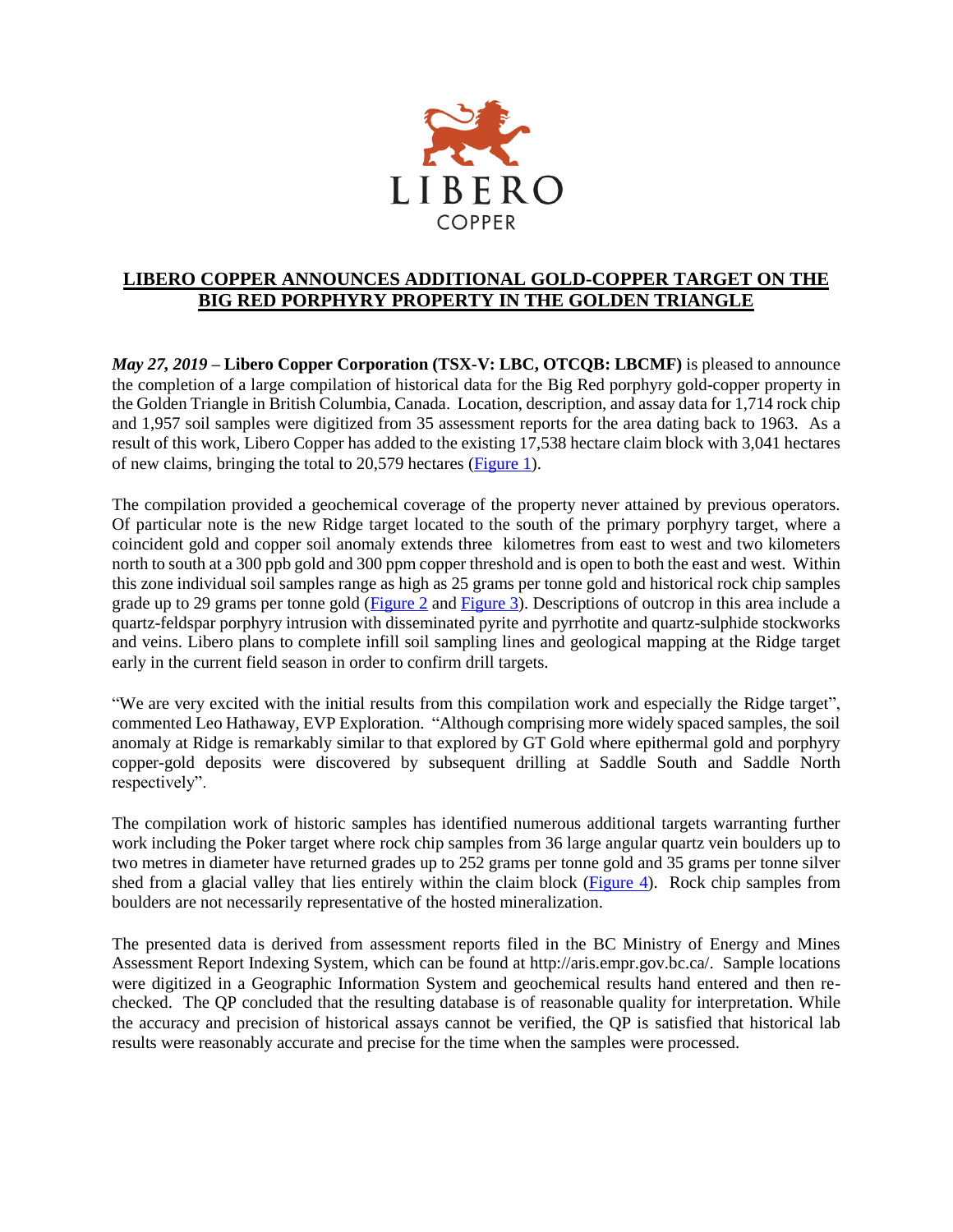## *About the Big Red Porphyry Gold-Copper Property*

Big Red comprises 15 contiguous claims totalling 20,579 hectares in northwestern British Colombia, 45 kilometres southwest of Telegraph Creek. Big Red lies within the Golden Triangle 70 kilometres north of Galore Creek and 80 kilometres west of GT Gold's Saddle discovery. Big Red is located 18 kilometres from paved highway with dirt roads extending to the claim block. This is the first time that the entire project has been consolidated under one operator.

The Golden Triangle is a geological province of prodigious copper and gold mineralisation and host to some of Canada's most famous mines, including Premier, Red Chris, Snip, Brucejack and Eskay Creek. Within the Golden Triangle porphyry copper and gold, epithermal gold and silver and volcanogenic massive sulfide styles of mineralisation have all been recognised. At Big Red all three of these styles exist, indicating that a large mineralised system has been preserved from erosion. The primary porphyry copper target is centred on a distinct magnetic-high feature that coincides with a radiometric potassium anomaly, copper, gold and molybdenum anomalies and a mapped Jurassic aged porphyry intrusion. The new Ridge gold-copper target lies to the south and the Poker gold target lies to the west of the porphyry centre.

The technical information contained in this news release has been reviewed and approved by Libero Copper's Executive Vice President of Exploration, Leo Hathaway P.Geo., who is a Qualified Person as defined under NI 43-101

## *About Libero Copper*

Libero Copper is acquiring high-quality copper deposits with significant resources but without any fatal flaws or significant holding costs and exceptional copper exploration properties in the Americas. These assets are being advanced and de-risked by a seasoned team to minimize dilution and maximize shareholder value. The portfolio currently includes the Big Red exploration project in Canada, the Tomichi deposit in the United States and the Mocoa deposit in Colombia which both contain large inferred mineral resources. In total the properties contain 7.9 billion pounds of copper and 1.1 billion pounds of molybdenum.

## *Additional Information*

Ian Slater Chief Executive Officer +1 604 638 2545 [info@liberocopper.com](mailto:info@liberocopper.com)  [liberocopper.com](file:///C:/Users/leohathaway/Downloads/www.liberocopper.com)